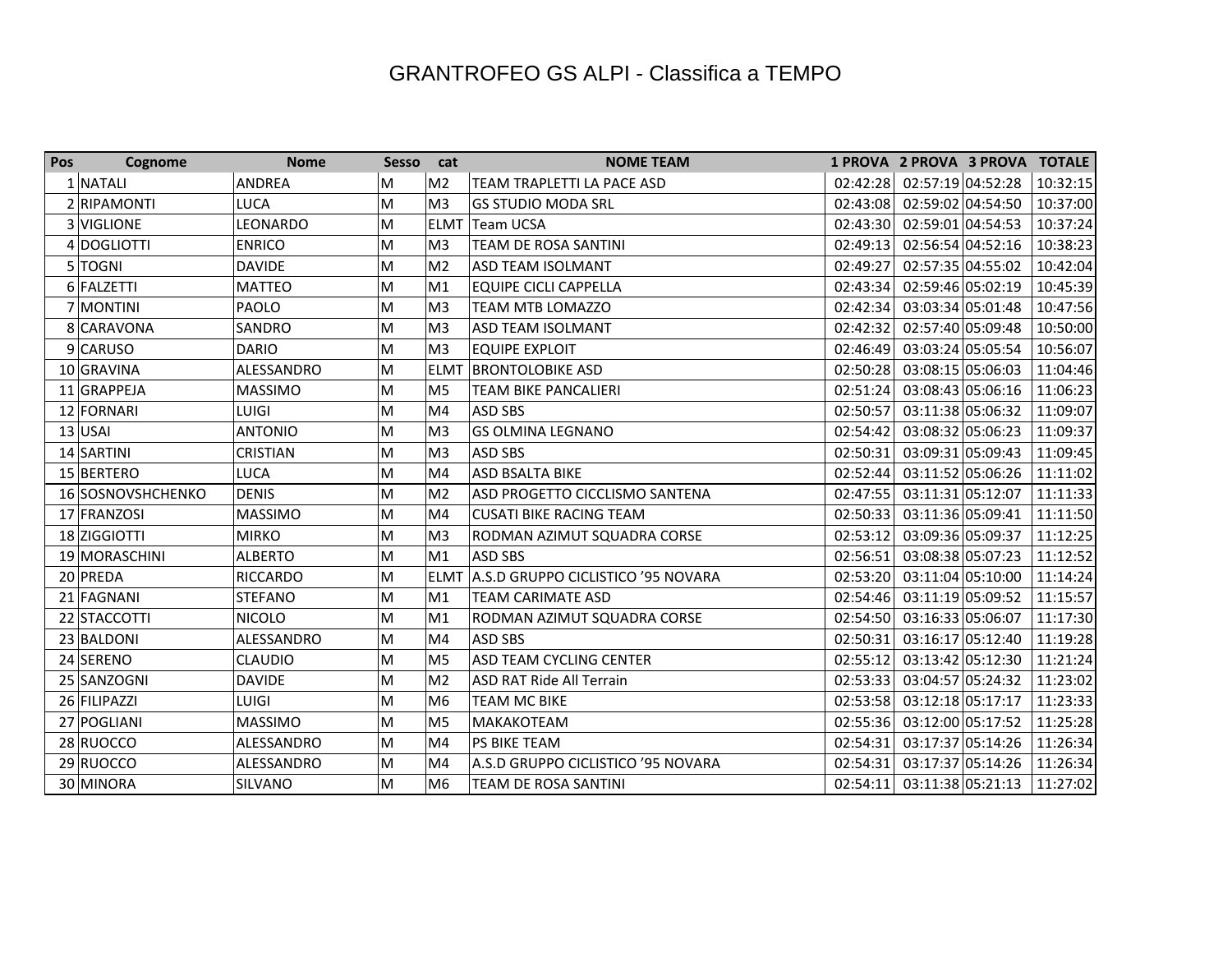| Pos | Cognome              | <b>Nome</b>      | Sesso cat |                | <b>NOME TEAM</b>                           |          |                   | 1 PROVA 2 PROVA 3 PROVA TOTALE |          |
|-----|----------------------|------------------|-----------|----------------|--------------------------------------------|----------|-------------------|--------------------------------|----------|
|     | 31 MONTOLI CORAZZINI | <b>DIEGO</b>     | M         | M <sub>3</sub> | <b>PROPATRIA ARC</b>                       | 02:54:53 | 03:15:09 05:17:27 |                                | 11:27:29 |
|     | 32 FLAMIGNI          | <b>MARCO</b>     | M         | M <sub>2</sub> | RODMAN AZIMUT SQUADRA CORSE                | 02:54:19 | 03:11:53 05:21:27 |                                | 11:27:39 |
|     | 33 NORIS             | <b>GABRIELE</b>  | M         | <b>ELMT</b>    | ASD PUNTO PESENTI – ARREDAMENTI RIUNITI    | 02:52:48 | 03:15:34 05:21:36 |                                | 11:29:58 |
|     | 34 NICHELE           | <b>GIUSEPPE</b>  | M         | M <sub>5</sub> | ASD CICLI SPREAFICO VELOPLUS               | 02:59:20 | 03:14:40 05:17:45 |                                | 11:31:45 |
|     | 35 TAFFARELLO        | <b>MICHELE</b>   | M         | M <sub>2</sub> | A.S.D. JOLLYEUROPRESTIGE                   | 02:55:10 | 03:16:01 05:21:12 |                                | 11:32:23 |
|     | 36 D'ADDEO           | <b>MASSIMO</b>   | M         | M <sub>5</sub> | A.S.D GRUPPO CICLISTICO '95 NOVARA         | 02:58:24 | 03:16:20 05:18:04 |                                | 11:32:48 |
|     | 37 MARANA            | <b>DIEGO</b>     | M         | M <sub>5</sub> | <b>GS CICLI BENATO</b>                     | 02:54:17 | 03:17:17 05:21:38 |                                | 11:33:12 |
|     | 38 VOLPE             | <b>LUCA</b>      | M         | M <sub>6</sub> | <b>CUSATI BIKE RACING TEAM</b>             | 02:58:34 | 03:17:04 05:17:45 |                                | 11:33:23 |
|     | 39 MANFRIN           | <b>MAURO</b>     | M         | M <sub>3</sub> | <b>PASSOLENTO ROVELLASCA</b>               | 03:01:04 | 03:17:59 05:16:23 |                                | 11:35:26 |
|     | 40 RICCI             | <b>DOMENICO</b>  | M         | M <sub>6</sub> | A.S.D GRUPPO CICLISTICO '95 NOVARA         | 02:55:24 | 03:18:19 05:21:55 |                                | 11:35:38 |
|     | $41 $ IRCO           | <b>LUIGI</b>     | M         | M <sub>4</sub> | ASD UC TERNATESE JOLLYWEAR                 | 02:49:32 | 03:08:32 05:38:05 |                                | 11:36:09 |
|     | 42 MAGLIO            | <b>CHRISTIAN</b> | M         | M <sub>3</sub> | <b>TEAM CINGHIALI MANNARI</b>              | 02:55:14 | 03:17:11 05:24:33 |                                | 11:36:58 |
|     | 43 MELZANI           | <b>ANDREA</b>    | M         | M <sub>3</sub> | A.S.D. TEAM DUALBIKE CANTÙ                 | 02:59:12 | 03:17:42 05:20:26 |                                | 11:37:20 |
|     | 44 REGHEZZA          | <b>RAIMONDO</b>  | M         | M <sub>4</sub> | <b>TEAM TUTTOSPORT</b>                     | 02:54:57 | 03:18:45 05:24:35 |                                | 11:38:17 |
|     | 45 CASASSA           | <b>PAOLO</b>     | M         | M <sub>5</sub> | RODMAN AZIMUT SQUADRA CORSE                | 02:54:39 | 03:22:38 05:21:35 |                                | 11:38:52 |
|     | 46 BONARDI           | <b>MAURO</b>     | M         | M <sub>2</sub> | VIVO ASSOCIAZIONE SPORTIVA DILETTANTISTICA | 02:58:48 | 03:16:41 05:24:34 |                                | 11:40:03 |
|     | 47 FUMAGALLI         | <b>MATTEO</b>    | M         | M <sub>1</sub> | CAMA GROUP POLISPORTIVA                    | 03:02:40 | 03:18:54 05:21:49 |                                | 11:43:23 |
|     | 48 BONFIGLIO         | <b>ALFREDO</b>   | M         | M <sub>6</sub> | <b>TEAM DE ROSA SANTINI</b>                | 02:54:42 | 03:17:57 05:31:27 |                                | 11:44:06 |
|     | 49 LONOBILE          | <b>LUIGI</b>     | M         | M <sub>4</sub> | RODMAN AZIMUT SQUADRA CORSE                | 02:57:01 | 03:16:42 05:32:08 |                                | 11:45:51 |
|     | 50 FASSINA           | <b>GIORDANO</b>  | M         | M <sub>5</sub> | TEAM ECODYGER CYP                          | 02:57:06 | 03:18:23 05:30:40 |                                | 11:46:09 |
|     | 51 BECCARIS          | <b>STEFANO</b>   | M         | M <sub>2</sub> | <b>CYCLING TEAM OVERALL</b>                | 02:54:36 | 03:20:21 05:32:12 |                                | 11:47:09 |
|     | 52 SAPPA             | <b>FABRIZIO</b>  | M         | M <sub>4</sub> | TEAM DE ROSA SANTINI                       | 02:58:05 | 03:20:30 05:30:04 |                                | 11:48:39 |
|     | 53 COZZI             | <b>MARCO</b>     | M         | <b>ELMT</b>    | MAKAKOTEAM                                 | 03:03:57 | 03:15:23 05:30:29 |                                | 11:49:49 |
|     | 54 FRANCHINO         | <b>FAUSTO</b>    | M         | M <sub>4</sub> | A.S.D. JOLLYEUROPRESTIGE                   | 02:58:14 | 03:22:12 05:30:08 |                                | 11:50:34 |
|     | 55 ZANCHI            | <b>ENRICO</b>    | M         | <b>ELMT</b>    | <b>TEAM ISOLMANT</b>                       | 02:58:38 | 03:22:03 05:30:55 |                                | 11:51:36 |
|     | $56$ CENI            | <b>STEFANO</b>   | M         | M4             | <b>ASD CC PIEMONTE</b>                     | 03:00:48 | 03:24:13 05:29:43 |                                | 11:54:44 |
|     | 57 GHIDONI           | <b>FULVIO</b>    | M         | M <sub>3</sub> | A.S.D. JOLLYEUROPRESTIGE                   | 03:00:23 | 03:16:13 05:39:18 |                                | 11:55:54 |
|     | 58 OLIVARI           | <b>GUIDO</b>     | M         | M <sub>5</sub> | <b>AVIS RIVOLTA D'ADDA</b>                 | 03:01:39 | 03:23:49 05:30:35 |                                | 11:56:03 |
|     | 59 PULCINI           | <b>FABRIZIO</b>  | M         | M <sub>4</sub> | RODMAN AZIMUT SQUADRA CORSE                | 03:28:11 | 03:14:32 05:17:00 |                                | 11:59:43 |
|     | 60 GRUNER            | <b>ANDREA</b>    | M         | M <sub>4</sub> | CO <sub>2</sub>                            | 03:01:33 | 03:23:18 05:36:27 |                                | 12:01:18 |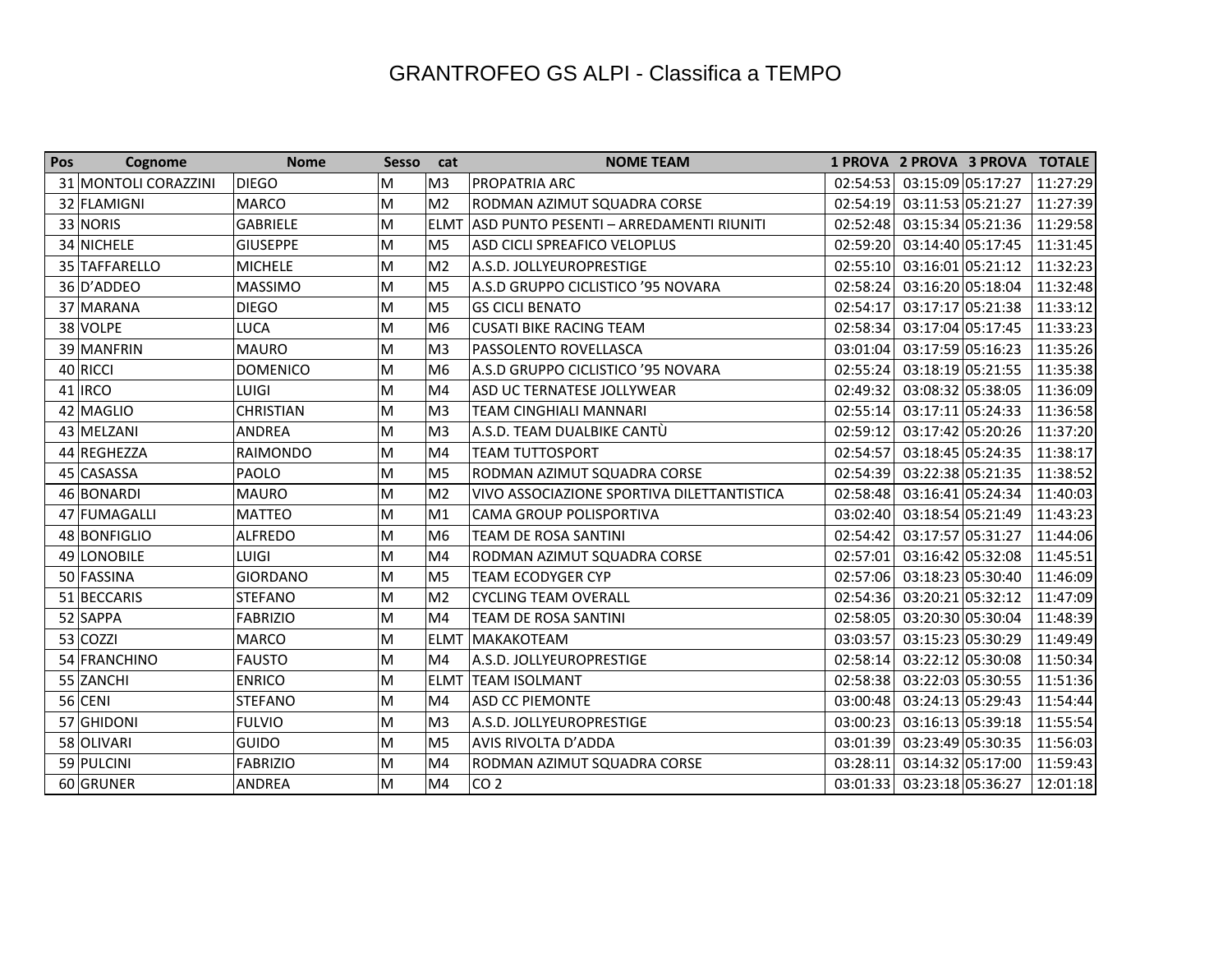| Pos | Cognome       | <b>Nome</b>       | Sesso cat |                | <b>NOME TEAM</b>                   |          | 1 PROVA 2 PROVA 3 PROVA TOTALE |          |
|-----|---------------|-------------------|-----------|----------------|------------------------------------|----------|--------------------------------|----------|
|     | 61 TANGHETTI  | <b>GIOVANNI</b>   | M         | M <sub>3</sub> | <b>SC PERO</b>                     | 02:54:54 | 03:29:25 05:37:08              | 12:01:27 |
|     | 62 CHARRIER   | <b>ALDO</b>       | M         | M <sub>5</sub> | <b>EKOSISTEMI SPORT2WIN</b>        | 02:59:44 | 03:27:16 05:35:39              | 12:02:39 |
|     | 63 BOVEROD    | <b>DINO</b>       | M         | M <sub>7</sub> | <b>GS CICLI BENATO</b>             | 03:02:24 | 03:29:40 05:31:43              | 12:03:47 |
|     | 64 LEBOLE     | <b>ENRICO</b>     | M         | M <sub>2</sub> | <b>TEAM NORDOVEST ASD</b>          | 03:03:06 | 03:24:54 05:36:07              | 12:04:07 |
|     | 65 LEONI      | <b>MAURIZIO</b>   | M         | M <sub>2</sub> | TEAM PIANETA BICI - ALE'           | 03:22:44 | 03:12:28 05:30:43              | 12:05:55 |
|     | 66 MALINO     | <b>DONALD</b>     | M         | M1             | A.S.D. JOLLYEUROPRESTIGE           | 03:04:10 | 03:22:31 05:39:46              | 12:06:27 |
|     | 67 BROGLIA    | LUCA              | M         | M <sub>5</sub> | <b>SC PEDALE PAULLESE</b>          | 03:04:00 | 03:31:29 05:31:25              | 12:06:54 |
|     | 68 FERRANDO   | <b>FERNANDO</b>   | M         | M <sub>5</sub> | ADS FREE BIKE CYCLING TEAM         | 03:00:45 | 03:28:55 05:37:16              | 12:06:56 |
|     | 69 FALCO      | MASSIMILIANO      | M         | M <sub>3</sub> | <b>ASD CC PIEMONTE</b>             | 03:04:38 | 03:25:06 05:43:52              | 12:13:36 |
|     | 70 PAGANI     | LUIGI             | M         | M <sub>6</sub> |                                    | 03:00:35 | 03:26:19 05:47:37              | 12:14:31 |
|     | 71 TRUFFELLI  | <b>CLAUDIO</b>    | M         | M <sub>5</sub> | CICLOCODOGNO '94                   | 03:07:31 | 03:26:43 05:40:17              | 12:14:31 |
|     | 72 BATTAGLINO | <b>SERGIO</b>     | M         | M <sub>6</sub> | <b>ASD GS PASSATORE</b>            | 03:05:57 | 03:32:10 05:37:13              | 12:15:20 |
|     | 73 CIMBERIO   | <b>GIANFRANCO</b> | M         | M7             | <b>ASD GS AQUILE</b>               | 03:00:56 | 03:30:15 05:44:29              | 12:15:40 |
|     | 74 REGIO      | <b>SIMONE</b>     | M         | M3             | FULGENZIO TACCONI E I FANTASTICI 4 | 03:08:44 | 03:28:19 05:39:20              | 12:16:23 |
|     | 75 TESTA      | <b>GIANMARIO</b>  | M         | M <sub>7</sub> | <b>TEAM BIKE PANCALIERI</b>        | 03:05:52 | 03:26:59 05:44:31              | 12:17:22 |
|     | 76 DE PALMA   | <b>DANIELE</b>    | M         | M <sub>2</sub> | PEDALE PAULLESE                    | 03:08:48 | 03:24:11 05:44:34              | 12:17:33 |
|     | 77 RIZZOLO    | ALESSANDRO        | M         | M <sub>5</sub> | A.S.D. JOLLYEUROPRESTIGE           | 03:05:38 | 03:32:34 05:43:37              | 12:21:49 |
|     | 78 MATTIOLI   | PAOLO             | M         | M4             | ASD JOLLY EUROPRESTIGE             | 03:08:55 | 03:34:34 05:39:32              | 12:23:01 |
|     | 79 CAMERANO   | ALESSANDRO        | M         | M <sub>2</sub> | A.S.D. JOLLYEUROPRESTIGE           | 03:06:33 | 03:31:32 05:45:49              | 12:23:54 |
|     | 80 ANTONIETTI | <b>DIEGO</b>      | M         | M <sub>4</sub> | MAKAKOTEAM                         | 03:09:19 | 03:31:37 05:45:35              | 12:26:31 |
|     | 81 SMIGLIO    | <b>ANTONIO</b>    | M         | M4             | VIGOR CYCLING TEAM                 | 03:07:15 | 03:32:41 05:47:05              | 12:27:01 |
|     | 82 ZAMBERLAN  | <b>DANIELE</b>    | M         | M <sub>6</sub> | <b>GS OLMINA</b>                   | 03:07:39 | 03:32:25 05:47:26              | 12:27:30 |
|     | 83 BIANCO     | EMMANUEL          | M         | M <sub>2</sub> | ASSOS SA SWISS CYCLING             | 02:59:34 | 03:34:43 05:54:25              | 12:28:42 |
|     | 84 AUDONE     | CARLO             | M         | M <sub>4</sub> | <b>EKOSISTEMI SPORT2WIN</b>        | 03:06:58 | 03:28:12 05:54:10              | 12:29:20 |
|     | 85 PISCHETOLA | <b>DANIELE</b>    | M         | <b>ELMT</b>    | <b>ASD CC PIEMONTE</b>             | 02:59:24 | 03:25:16 06:05:18              | 12:29:58 |
|     | 86 TROZZOLA   | <b>SEVERINO</b>   | M         | M <sub>6</sub> | <b>ASD CC PIEMONTE</b>             | 03:14:26 | 03:34:33 05:43:10              | 12:32:09 |
|     | 87 SIGNORINI  | <b>GIORGIO</b>    | M         | M <sub>3</sub> | <b>ASD ARCISATE</b>                | 03:06:34 | 03:31:50 05:55:25              | 12:33:49 |
|     | 88 BEVILACQUA | <b>FABIO</b>      | M         | M <sub>3</sub> | MAKAKOTEAM                         | 03:10:02 | 03:34:52 05:49:32              | 12:34:26 |
|     | 89 TASINATO   | PIERANGELO        | M         | M <sub>5</sub> | <b>CYCLING CENTER</b>              | 03:03:40 | 04:01:55 05:30:48              | 12:36:23 |
|     | 90 GARNERO    | <b>FRANCO</b>     | M         | M <sub>5</sub> | <b>ASD JOLLY EUROPRESTIGE</b>      | 03:10:23 | 03:39:53 05:46:43              | 12:36:59 |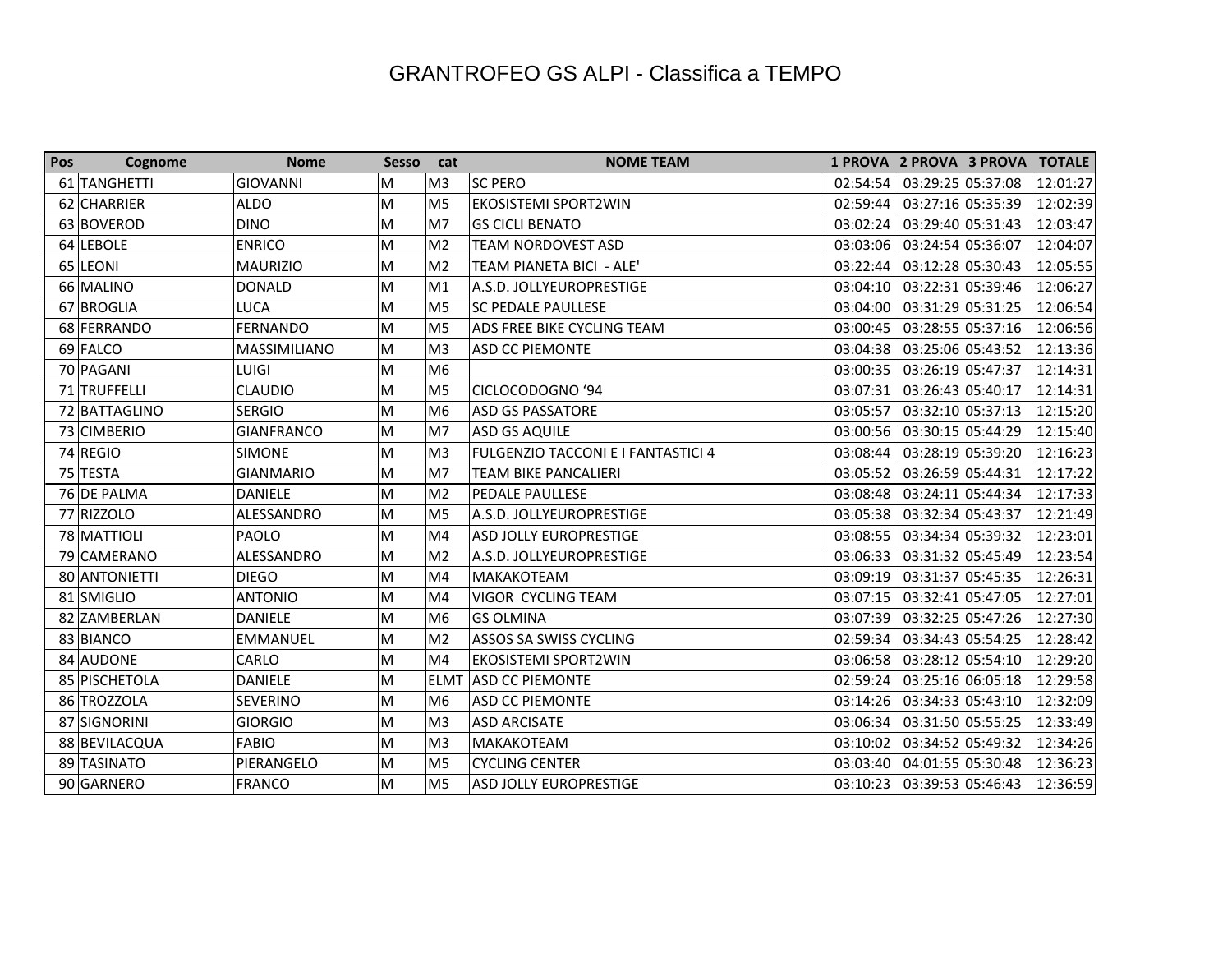| Pos | Cognome        | <b>Nome</b>       | Sesso cat |                | <b>NOME TEAM</b>                          |          | 1 PROVA 2 PROVA 3 PROVA TOTALE |          |
|-----|----------------|-------------------|-----------|----------------|-------------------------------------------|----------|--------------------------------|----------|
|     | 91 CAPRIOLI    | PIER AGOSTINO     | M         | M <sub>6</sub> | RODMAN AZIMUT SQUADRA CORSE               | 03:11:44 | 03:30:35 05:55:03              | 12:37:22 |
|     | 92 RAGAZZO     | <b>SALVATORE</b>  | M         | M4             | A.S.D. JOLLYEUROPRESTIGE                  | 03:15:05 | 03:34:53 05:54:11              | 12:44:09 |
|     | 93 MARINO      | <b>VALTER</b>     | M         | M7             | <b>ASD CC PIEMONTE</b>                    | 03:13:03 | 03:36:39 05:56:25              | 12:46:07 |
|     | 94 AMBURATORE  | <b>GIANFRANCO</b> | M         | M5             | RODMAN AZIMUT SQUADRA CORSE               | 03:10:47 | 03:43:36 05:56:17              | 12:50:40 |
|     | 95 COPPOLA     | <b>ANTONIO</b>    | M         | M4             | <b>TEAM TUTTOSPORT</b>                    | 03:09:20 | 03:37:47 06:05:11              | 12:52:18 |
|     | 96 OLDANI      | <b>MARCO</b>      | M         | M <sub>3</sub> | <b>BRONTOLOBIKE</b>                       | 03:13:48 | 03:31:40 06:07:53              | 12:53:21 |
|     | 97 VIGLIONE    | <b>GIAMPIERO</b>  | M         | M <sub>6</sub> | <b>ASD MONDO BIKE</b>                     | 03:20:12 | 03:39:02 05:55:19              | 12:54:33 |
|     | 98 BORGATO     | <b>LUIGI</b>      | M         | M <sub>5</sub> | A.S.D. MYG CYCLING TEAM                   | 03:07:23 | 03:39:29 06:10:13              | 12:57:05 |
|     | 99 VALENTINI   | <b>CESARE</b>     | M         | M <sub>5</sub> | TEAM DE ROSA SANTINI                      | 03:18:02 | 03:42:59 06:04:38              | 13:05:39 |
|     | $100$ VILLA    | PAOLO ANTONIO     | M         | M <sub>6</sub> | <b>BRONTOLO BIKE ASD</b>                  | 03:12:48 | 03:47:27 06:07:53              | 13:08:08 |
|     | 101 VITALINI   | <b>FRANCESCO</b>  | M         | M7             | INDIVIDUALE/Personal                      | 03:24:15 | 03:44:30 05:59:35              | 13:08:20 |
|     | 102 LA ROCCA   | <b>ROBERTO</b>    | M         | M <sub>3</sub> | A.S.D. JOLLYEUROPRESTIGE                  | 03:11:12 | 03:46:00 06:11:16              | 13:08:28 |
|     | 103 FIGAZZOLO  | <b>DAVIDE</b>     | M         | M4             | <b>CICLO SPORT CASALE</b>                 | 03:43:00 | 03:41:52 05:47:06              | 13:11:58 |
|     | 104 PETRONIO   | SAVIO             | M         | M1             | A.S.D. JOLLYEUROPRESTIGE                  | 03:15:33 | 03:34:40 06:21:49              | 13:12:02 |
|     | $105$ BOVIO    | <b>MARCO</b>      | M         | M <sub>2</sub> | <b>SCOTT SUMIN</b>                        | 03:25:23 | 03:34:38 06:12:04              | 13:12:05 |
|     | 106 MARCHETTI  | <b>RICCARDO</b>   | M         | M <sub>5</sub> | A.S.D GRUPPO CICLISTICO '95 NOVARA        | 03:27:27 | 03:45:14 06:06:41              | 13:19:22 |
|     | 107 SANNA      | <b>ENRICO</b>     | M         | M <sub>2</sub> | <b>SCOTT SUMIN</b>                        | 03:30:12 | 03:48:57 06:03:53              | 13:23:02 |
|     | 108 PORCELLI   | <b>SIMONE</b>     | M         | M <sub>4</sub> | SPORT CLUB GENOVA 1913                    | 03:16:06 | 03:45:53 06:21:23              | 13:23:22 |
|     | 109 CAVANNA    | EZIO              | M         | M7             | ASD CICLOAMATORI NOVARA                   | 03:30:09 | 03:40:08 06:15:37              | 13:25:54 |
|     | 110 MICHELETTI | <b>ANDREA</b>     | M         | M <sub>3</sub> | <b>CYCLING CENTER</b>                     | 03:40:18 | 04:01:47 05:47:11              | 13:29:16 |
|     | 111 ZAGALLO    | <b>LIBORIO</b>    | M         | M <sub>6</sub> | ASD CICLOAMATORI NOVARA                   | 03:22:35 | 03:51:48 06:15:27              | 13:29:50 |
|     | 112 ARIOLI     | <b>BRUNO</b>      | M         | M <sub>6</sub> | AVIS RIVOLTA D'ADDA                       | 03:29:11 | 04:01:34 06:10:35              | 13:41:20 |
|     | 113 RIPAMONTI  | LUCA              | M         | M <sub>3</sub> | <b>GS STUDIO MODA SRL</b>                 | 02:43:08 | 06:03:52 04:54:50              | 13:41:50 |
|     | 114 CARMAGNOLA | <b>LUIGI</b>      | M         | M <sub>6</sub> | A.S.D. JOLLYEUROPRESTIGE                  | 03:25:42 | 03:48:25 06:32:01              | 13:46:08 |
|     | 115 MONASTRA   | <b>ROBERTO</b>    | M         | M <sub>4</sub> | <b>ASD MANTOVANI</b>                      | 03:18:50 | 03:55:57 06:32:14              | 13:47:01 |
|     | 116 CESTARO    | LUCA              | M         | M <sub>3</sub> | ASD MANIA BIKE TWIN TEAM                  | 03:29:50 | 03:55:58 06:21:34              | 13:47:22 |
|     | 117 MUOLO      | <b>GIANNI</b>     | M         | M <sub>4</sub> | <b>MAKAKOTEAM</b>                         | 03:14:33 | 03:47:36 06:45:58              | 13:48:07 |
|     | 118 TOSINI     | <b>ANDREA</b>     | M         | M1             | <b>FULGENZIO TACCONI E I FANTASTICI 4</b> | 03:31:54 | 03:50:52 06:31:55              | 13:54:41 |
|     | 119 TOSCANO    | <b>NICOLA</b>     | M         | M <sub>5</sub> | <b>CAMA GROUP RACING TEAM</b>             | 03:23:49 | 03:52:52 06:44:56              | 14:01:37 |
|     | 120 BARION     | <b>CLAUDIO</b>    | M         | M4             | MAKAKOTEAM                                | 03:28:51 | 04:13:22 06:26:29              | 14:08:42 |